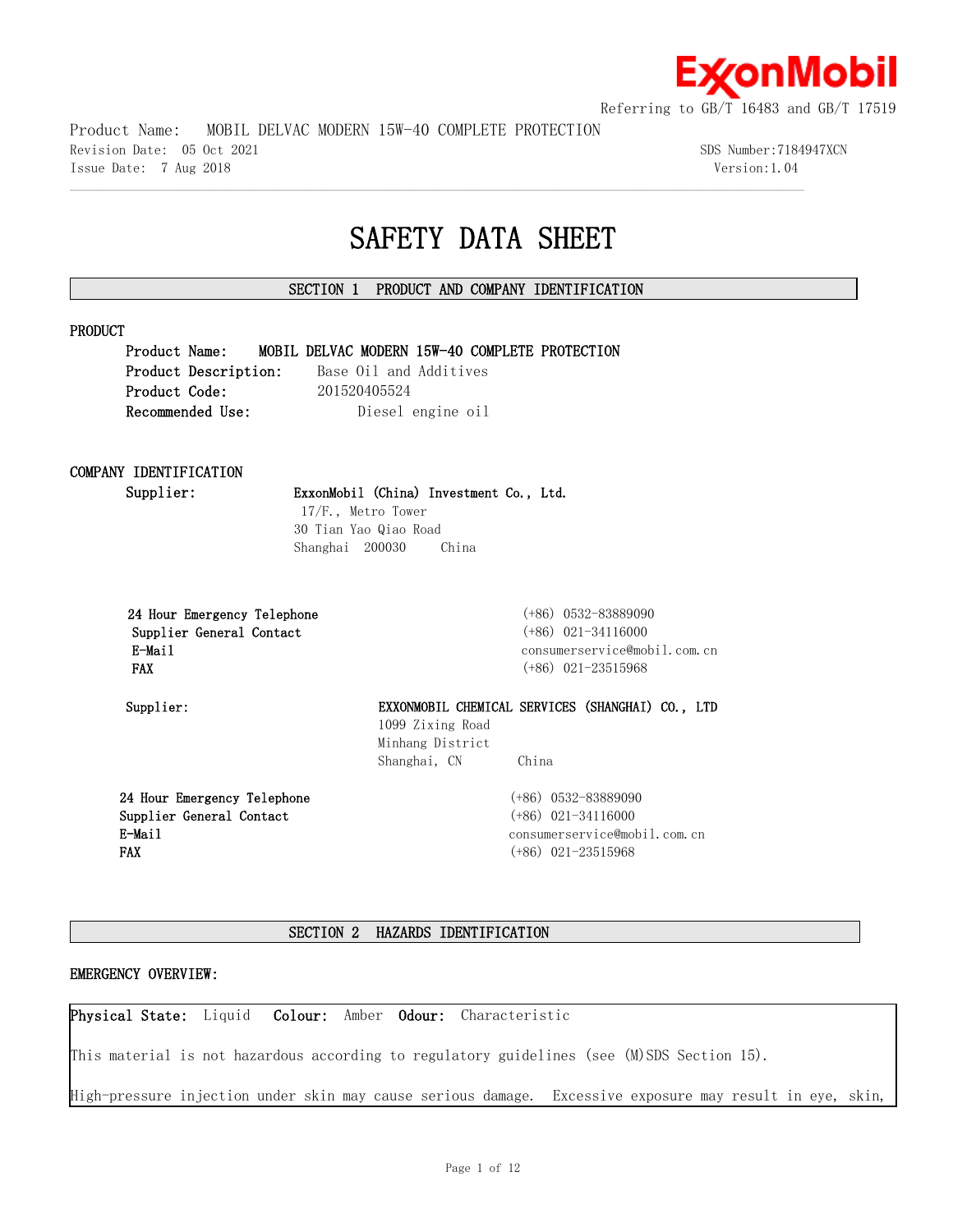

Product Name: MOBIL DELVAC MODERN 15W-40 COMPLETE PROTECTION Revision Date: 05 Oct 2021 SDS Number:7184947XCN Issue Date: 7 Aug 2018 Version:1.04

# or respiratory irritation.

This material is not hazardous according to regulatory guidelines (see (M)SDS Section 15).

 $\mathcal{L} = \{ \mathcal{L} = \{ \mathcal{L} = \{ \mathcal{L} = \{ \mathcal{L} = \{ \mathcal{L} = \{ \mathcal{L} = \{ \mathcal{L} = \{ \mathcal{L} = \{ \mathcal{L} = \{ \mathcal{L} = \{ \mathcal{L} = \{ \mathcal{L} = \{ \mathcal{L} = \{ \mathcal{L} = \{ \mathcal{L} = \{ \mathcal{L} = \{ \mathcal{L} = \{ \mathcal{L} = \{ \mathcal{L} = \{ \mathcal{L} = \{ \mathcal{L} = \{ \mathcal{L} = \{ \mathcal{L} = \{ \mathcal{$ 

**Contains:** C14-16-18 ALKYL PHENOL May produce an allergic reaction.

# **Other hazard information:**

### **PHYSICAL / CHEMICAL HAZARDS**

No significant hazards.

# **HEALTH HAZARDS**

High-pressure injection under skin may cause serious damage. Excessive exposure may result in eye, skin, or respiratory irritation.

# **ENVIRONMENTAL HAZARDS**

No significant hazards.

**NOTE:** This material should not be used for any other purpose than the intended use in Section 1 without expert advice. Health studies have shown that chemical exposure may cause potential human health risks which may vary from person to person.

# **SECTION 3 COMPOSITION / INFORMATION ON INGREDIENTS**

This material is defined as a mixture.

# **Hazardous Substance(s) or Complex Substance(s) required for disclosure**

| Name                                        | CAS#              | Concentration* | GHS Hazard Codes        |
|---------------------------------------------|-------------------|----------------|-------------------------|
| ALKYL PHENOL                                | $125643 - 61 - 0$ | $ <$ 5%        | H413                    |
| C14-16-18 ALKYL PHENOL                      | Confidential      | $0.1 - 1\%$    | H317, H373              |
| SOLVENT DEWAXED HEAVY PARAFFINIC DISTILLATE | 64742-65-0        | $- < 5\%$      | H304                    |
| ZINC ALKYL DITHIOPHOSPHATE                  | $113706 - 15 - 3$ | $0.1 - 1\%$    | H303, H315, H318, H401, |
|                                             |                   |                | H411                    |

\* All concentrations are percent by weight unless ingredient is a gas. Gas concentrations are in percent by volume.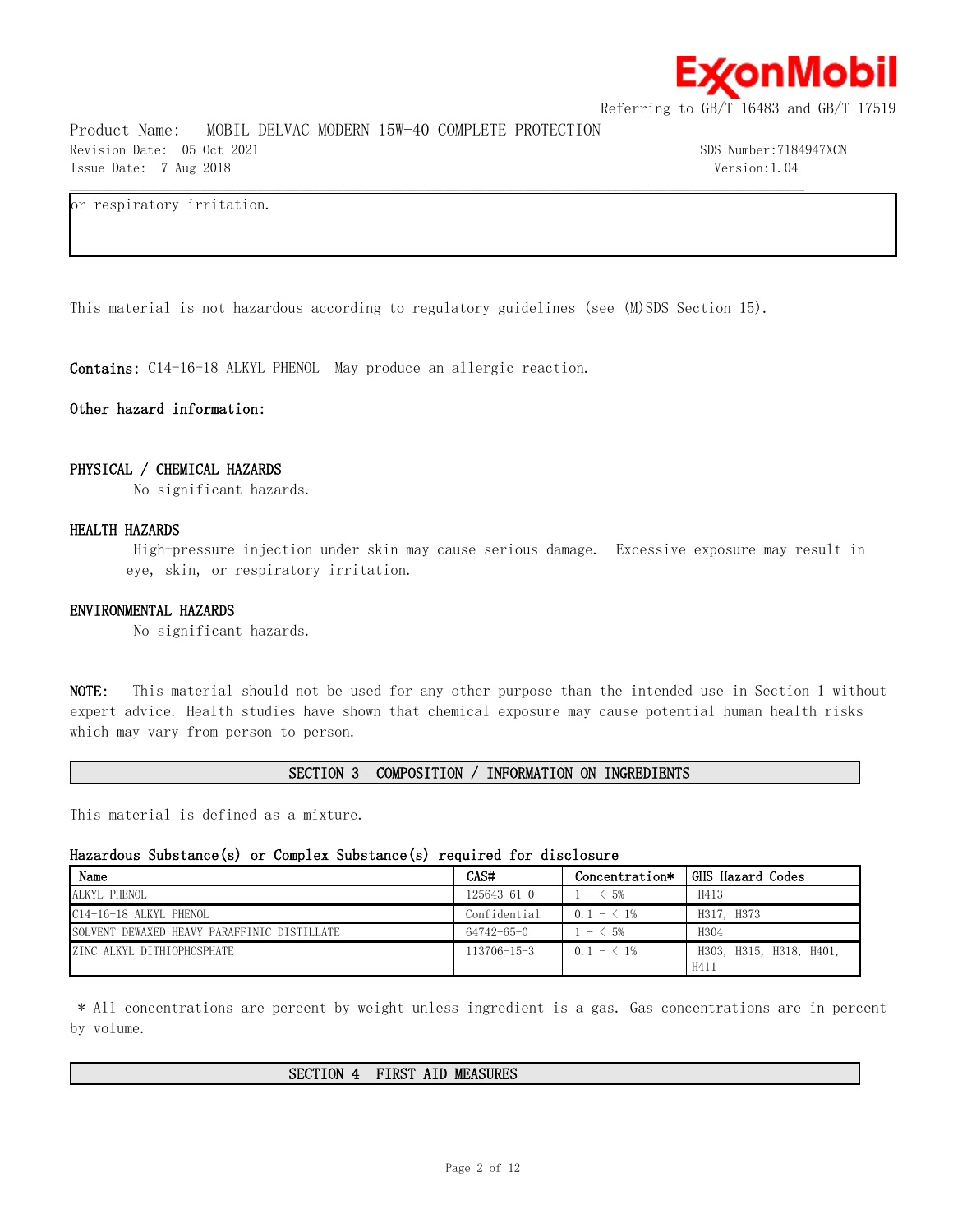

Product Name: MOBIL DELVAC MODERN 15W-40 COMPLETE PROTECTION Revision Date: 05 Oct 2021 SDS Number:7184947XCN Issue Date: 7 Aug 2018 Version:1.04

# **FIRST AID: INHALATION**

Remove from further exposure. For those providing assistance, avoid exposure to yourself or others. Use adequate respiratory protection. If respiratory irritation, dizziness, nausea, or unconsciousness occurs, seek immediate medical assistance. If breathing has stopped, assist ventilation with a mechanical device or use mouth-to-mouth resuscitation.

 $\mathcal{L} = \{ \mathcal{L} = \{ \mathcal{L} = \{ \mathcal{L} = \{ \mathcal{L} = \{ \mathcal{L} = \{ \mathcal{L} = \{ \mathcal{L} = \{ \mathcal{L} = \{ \mathcal{L} = \{ \mathcal{L} = \{ \mathcal{L} = \{ \mathcal{L} = \{ \mathcal{L} = \{ \mathcal{L} = \{ \mathcal{L} = \{ \mathcal{L} = \{ \mathcal{L} = \{ \mathcal{L} = \{ \mathcal{L} = \{ \mathcal{L} = \{ \mathcal{L} = \{ \mathcal{L} = \{ \mathcal{L} = \{ \mathcal{$ 

# **SKIN CONTACT**

Wash contact areas with soap and water. If product is injected into or under the skin, or into any part of the body, regardless of the appearance of the wound or its size, the individual should be evaluated immediately by a physician as a surgical emergency. Even though initial symptoms from high pressure injection may be minimal or absent, early surgical treatment within the first few hours may significantly reduce the ultimate extent of injury.

# **EYE CONTACT**

Flush thoroughly with water. If irritation occurs, get medical assistance.

### **INGESTION**

First aid is normally not required. Seek medical attention if discomfort occurs.

### **IMPORTANT SYMPTOMS AND HEALTH EFFECTS**

Local necrosis as evidenced by delayed onset of pain and tissue damage a few hours after injection.

# **ADVICE TO PROTECT RESCUER**

Please refer to Section 8 for personal protection information.

# **NOTE TO PHYSICIAN**

The need to have special means for providing specific and immediate medical treatment available in the workplace is not expected.

#### **SECTION 5 FIRE FIGHTING MEASURES**

# **EXTINGUISHING MEDIA**

**Appropriate Extinguishing Media:** Use water fog, foam, dry chemical or carbon dioxide (CO2) to extinguish flames.

**Inappropriate Extinguishing Media:** Straight streams of water

# **SPECIAL HAZARD WHEN ON FIRE**

In case of fire, see below for hazardous combustion products. Containers exposed to excessive heat from a fire may rupture.

# **FIRE FIGHTING INSTRUCTIONS AND PROTECTIVE MEASURES**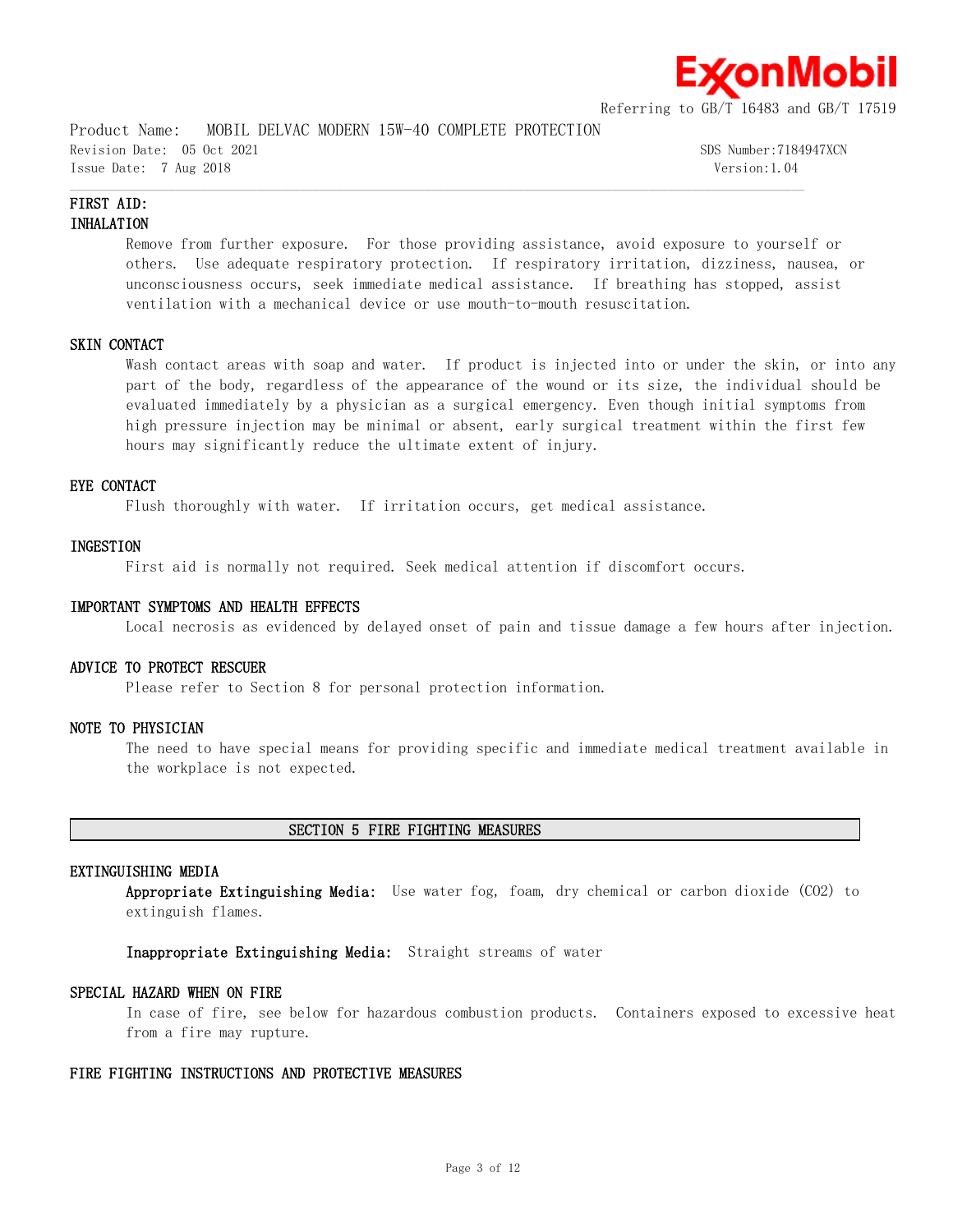

Product Name: MOBIL DELVAC MODERN 15W-40 COMPLETE PROTECTION Revision Date: 05 Oct 2021 SDS Number:7184947XCN Issue Date: 7 Aug 2018 Version:1.04

# **FIRE FIGHTING**

Fire Fighting Instructions: Evacuate area. Prevent run-off from fire control or dilution from entering streams, sewers or drinking water supply. Fire-fighters should use standard protective equipment and in enclosed spaces, self-contained breathing apparatus (SCBA). Use water spray to cool fire exposed surfaces and to protect personnel.

**Hazardous Combustion Products:** Aldehydes, Incomplete combustion products, Oxides of carbon, Smoke, Fume, Sulphur oxides

# **FLAMMABILITY PROPERTIES**

**Flash Point [Method]:** >215 C (419 F) [ ASTM D-92] **Flammable Limits (Approximate volume % in air):** LEL: 0.9 UEL: 7.0 **Autoignition Temperature:** N/D

**SECTION 6 ACCIDENTAL RELEASE MEASURES**

 $\mathcal{L} = \{ \mathcal{L} = \{ \mathcal{L} = \{ \mathcal{L} = \{ \mathcal{L} = \{ \mathcal{L} = \{ \mathcal{L} = \{ \mathcal{L} = \{ \mathcal{L} = \{ \mathcal{L} = \{ \mathcal{L} = \{ \mathcal{L} = \{ \mathcal{L} = \{ \mathcal{L} = \{ \mathcal{L} = \{ \mathcal{L} = \{ \mathcal{L} = \{ \mathcal{L} = \{ \mathcal{L} = \{ \mathcal{L} = \{ \mathcal{L} = \{ \mathcal{L} = \{ \mathcal{L} = \{ \mathcal{L} = \{ \mathcal{$ 

# **NOTIFICATION PROCEDURES**

In the event of a spill or accidental release, notify relevant authorities in accordance with all applicable regulations.

# **PROTECTIVE MEASURES**

Avoid contact with spilled material. See Section 5 for fire fighting information. See the Hazard Identification Section for Significant Hazards. See Section 4 for First Aid Advice. See Section 8 for advice on the minimum requirements for personal protective equipment. Additional protective measures may be necessary, depending on the specific circumstances and/or the expert judgment of the emergency responders.

For emergency responders: Respiratory protection: respiratory protection will be necessary only in special cases, e.g., formation of mists. Half-face or full-face respirator with filter(s) for dust/organic vapor or Self Contained Breathing Apparatus (SCBA) can be used depending on the size of spill and potential level of exposure. If the exposure cannot be completely characterized or an oxygen deficient atmosphere is possible or anticipated, SCBA is recommended. Work gloves that are resistant to hydrocarbons are recommended. Gloves made of polyvinyl acetate (PVA) are not waterresistant and are not suitable for emergency use. Chemical goggles are recommended if splashes or contact with eyes is possible. Small spills: normal antistatic work clothes are usually adequate. Large spills: full body suit of chemical resistant, antistatic material is recommended.

# **ENVIRONMENTAL PRECAUTIONS**

Large Spills: Dike far ahead of liquid spill for later recovery and disposal. Prevent entry into waterways, sewers, basements or confined areas.

# **SPILL MANAGEMENT**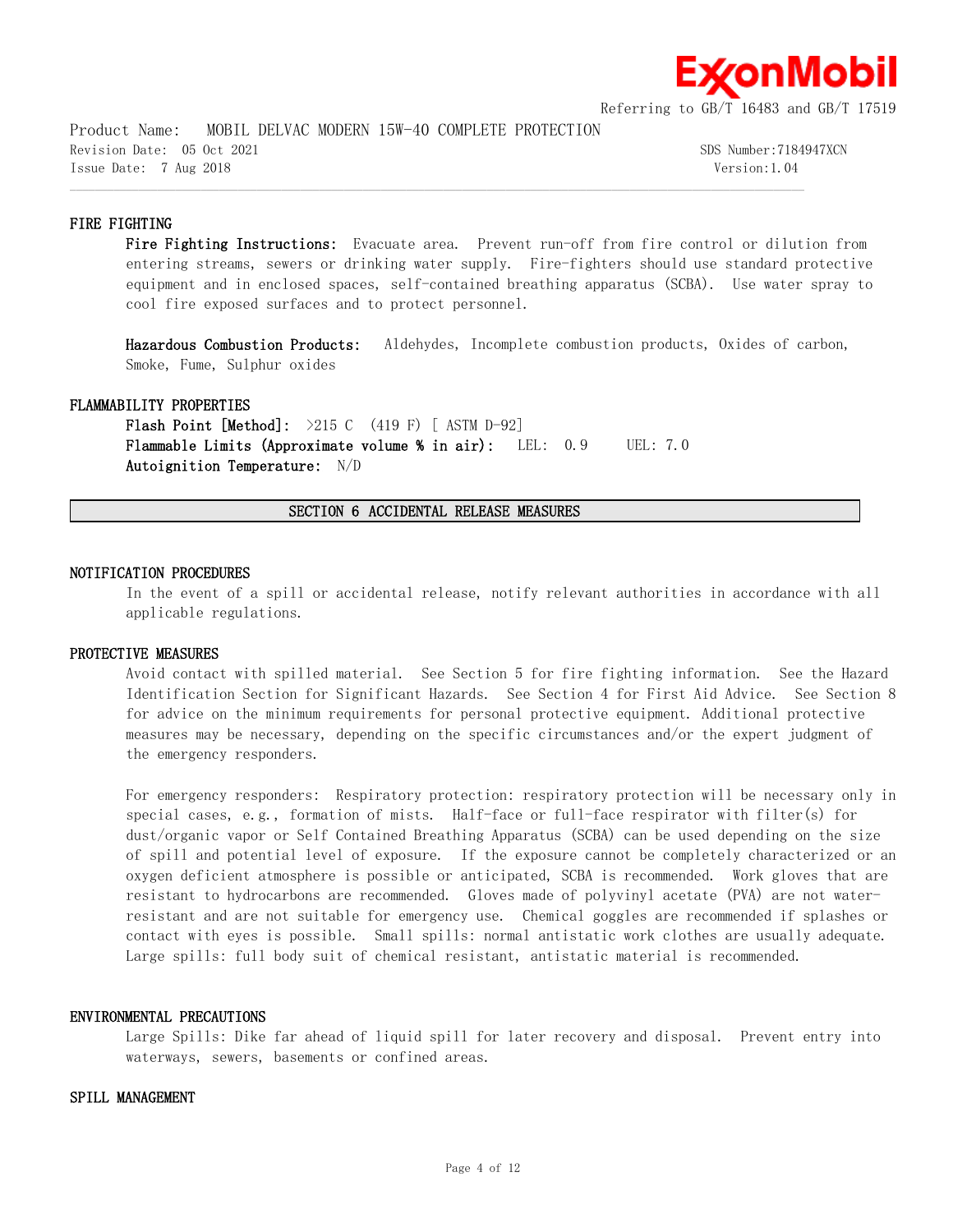

Product Name: MOBIL DELVAC MODERN 15W-40 COMPLETE PROTECTION Revision Date: 05 Oct 2021 SDS Number:7184947XCN

Issue Date: 7 Aug 2018 Version:1.04

Land Spill: Stop leak if you can do so without risk. Recover by pumping or with suitable absorbent.

 $\mathcal{L} = \{ \mathcal{L} = \{ \mathcal{L} = \{ \mathcal{L} = \{ \mathcal{L} = \{ \mathcal{L} = \{ \mathcal{L} = \{ \mathcal{L} = \{ \mathcal{L} = \{ \mathcal{L} = \{ \mathcal{L} = \{ \mathcal{L} = \{ \mathcal{L} = \{ \mathcal{L} = \{ \mathcal{L} = \{ \mathcal{L} = \{ \mathcal{L} = \{ \mathcal{L} = \{ \mathcal{L} = \{ \mathcal{L} = \{ \mathcal{L} = \{ \mathcal{L} = \{ \mathcal{L} = \{ \mathcal{L} = \{ \mathcal{$ 

Water Spill: Stop leak if you can do so without risk. Confine the spill immediately with booms. Warn other shipping. Remove from the surface by skimming or with suitable absorbents. Seek the advice of a specialist before using dispersants.

Water spill and land spill recommendations are based on the most likely spill scenario for this material; however, geographic conditions, wind, temperature, (and in the case of a water spill) wave and current direction and speed may greatly influence the appropriate action to be taken. For this reason, local experts should be consulted. Note: Local regulations may prescribe or limit action to be taken.

# **SECTION 7 HANDLING AND STORAGE**

## **HANDLING**

Avoid contact with used product. Prevent small spills and leakage to avoid slip hazard. Material can accumulate static charges which may cause an electrical spark (ignition source). When the material is handled in bulk, an electrical spark could ignite any flammable vapors from liquids or residues that may be present (e.g., during switch-loading operations). Use proper bonding and/or earthing procedures. However, bonding and earthing may not eliminate the hazard from static accumulation. Consult local applicable standards for guidance. Additional references include American Petroleum Institute 2003 (Protection Against Ignitions Arising out of Static, Lightning and Stray Currents) or National Fire Protection Agency 77 (Recommended Practice on Static Electricity) or CENELEC CLC/TR 50404 (Electrostatics - Code of practice for the avoidance of hazards due to static electricity).

**Static Accumulator:** This material is a static accumulator.

# **STORAGE**

The type of container used to store the material may affect static accumulation and dissipation. Do not store in open or unlabelled containers.

## **SECTION 8 EXPOSURE CONTROLS / PERSONAL PROTECTION**

# **EXPOSURE LIMIT VALUES**

# **Exposure limits/standards (Note: Exposure limits are not additive)**

| Substance Name                   | Form     | Limit/Standard |                     | Note | Source | Year  |      |
|----------------------------------|----------|----------------|---------------------|------|--------|-------|------|
| SOLVENT DEWAXED HEAVY PARAFFINIC | Inhalabl | TWA            | $\frac{1}{2}$ mg/m3 |      |        | ACGIH | 2020 |
| <b>DISTILLATE</b>                |          |                |                     |      |        |       |      |
|                                  | fraction |                |                     |      |        |       |      |
|                                  |          |                |                     |      |        |       |      |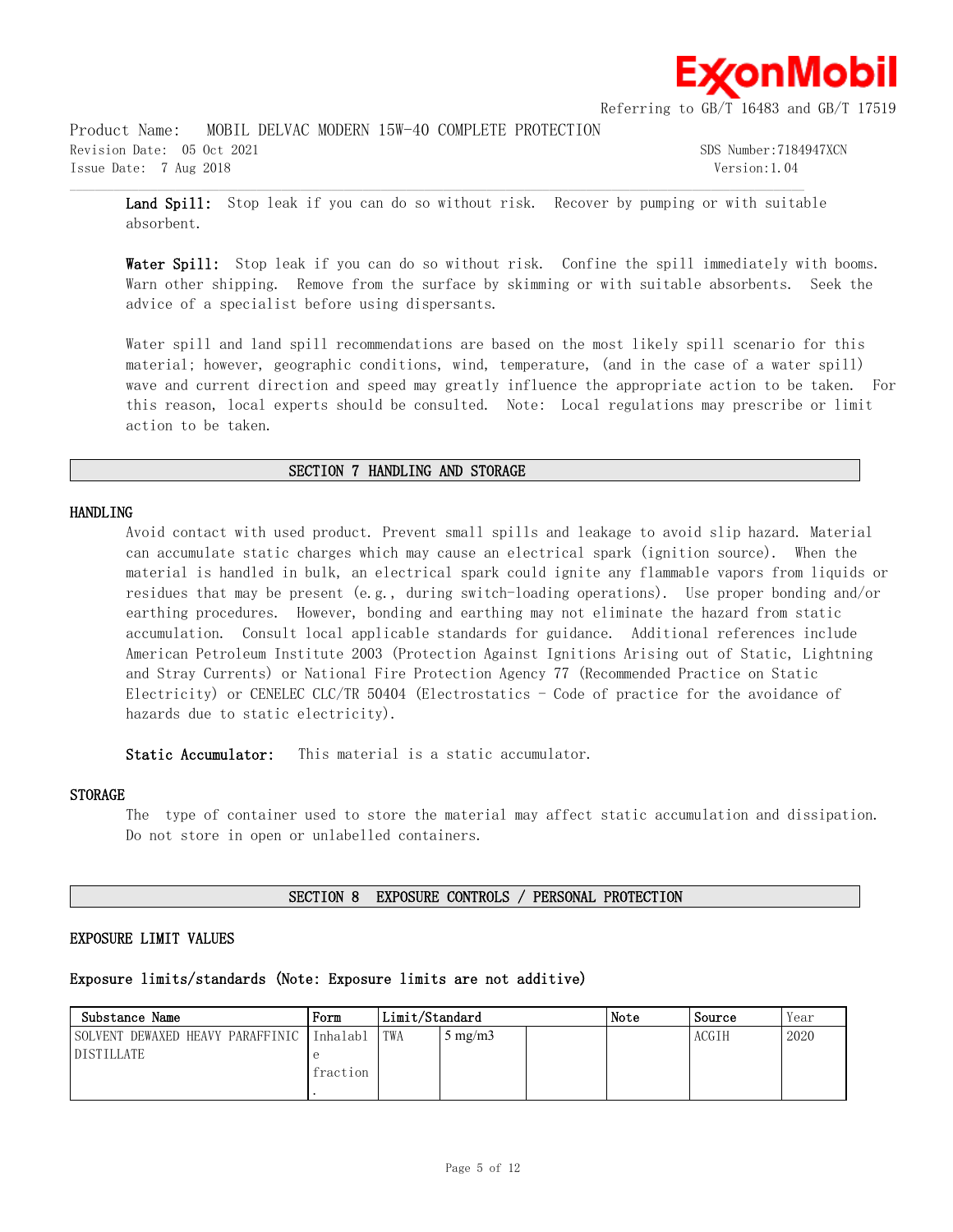

Product Name: MOBIL DELVAC MODERN 15W-40 COMPLETE PROTECTION Revision Date: 05 Oct 2021 SDS Number:7184947XCN Issue Date: 7 Aug 2018 Version:1.04

**Exposure limits/standards for materials that can be formed when handling this product:** When mists / aerosols can occur, the following are recommended:  $5 \text{ mg/m}$  - ACGIH TLV (inhalable fraction).

 $\mathcal{L} = \{ \mathcal{L} = \{ \mathcal{L} = \{ \mathcal{L} = \{ \mathcal{L} = \{ \mathcal{L} = \{ \mathcal{L} = \{ \mathcal{L} = \{ \mathcal{L} = \{ \mathcal{L} = \{ \mathcal{L} = \{ \mathcal{L} = \{ \mathcal{L} = \{ \mathcal{L} = \{ \mathcal{L} = \{ \mathcal{L} = \{ \mathcal{L} = \{ \mathcal{L} = \{ \mathcal{L} = \{ \mathcal{L} = \{ \mathcal{L} = \{ \mathcal{L} = \{ \mathcal{L} = \{ \mathcal{L} = \{ \mathcal{$ 

NOTE: Limits/standards shown for guidance only. Follow applicable regulations.

# **ENGINEERING CONTROLS**

The level of protection and types of controls necessary will vary depending upon potential exposure conditions. Control measures to consider:

No special requirements under ordinary conditions of use and with adequate ventilation.

### **PERSONAL PROTECTION**

Personal protective equipment selections vary based on potential exposure conditions such as applications, handling practices, concentration and ventilation. Information on the selection of protective equipment for use with this material, as provided below, is based upon intended, normal usage.

**Respiratory Protection:** If engineering controls do not maintain airborne contaminant concentrations at a level which is adequate to protect worker health, an approved respirator may be appropriate. Respirator selection, use, and maintenance must be in accordance with regulatory requirements, if applicable. Types of respirators to be considered for this material include:

No special requirements under ordinary conditions of use and with adequate ventilation. Particulate filter when appropriate.

For high airborne concentrations, use an approved supplied-air respirator, operated in positive pressure mode. Supplied air respirators with an escape bottle may be appropriate when oxygen levels are inadequate, gas/vapour warning properties are poor, or if air purifying filter capacity/rating may be exceeded.

**Hand Protection:** Any specific glove information provided is based on published literature and glove manufacturer data. Glove suitability and breakthrough time will differ depending on the specific use conditions. Contact the glove manufacturer for specific advice on glove selection and breakthrough times for your use conditions. Inspect and replace worn or damaged gloves. The types of gloves to be considered for this material include:

No protection is ordinarily required under normal conditions of use. Nitrile,Viton

**Eye Protection:** If contact is likely, safety glasses with side shields are recommended.

**Skin and Body Protection:** Any specific clothing information provided is based on published literature or manufacturer data. The types of clothing to be considered for this material include: No skin protection is ordinarily required under normal conditions of use. In accordance with good industrial hygiene practices, precautions should be taken to avoid skin contact.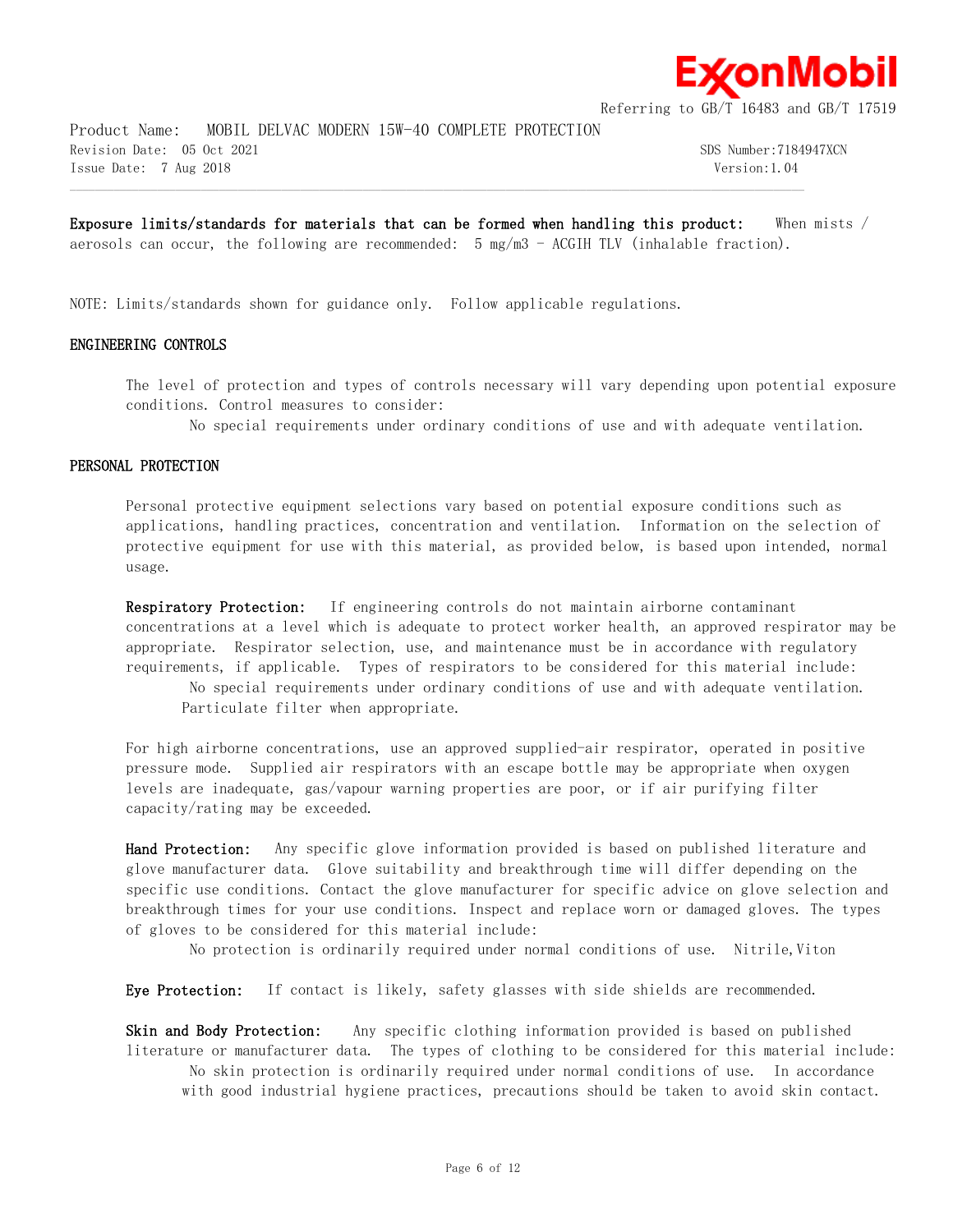

Product Name: MOBIL DELVAC MODERN 15W-40 COMPLETE PROTECTION Revision Date: 05 Oct 2021 SDS Number:7184947XCN Issue Date: 7 Aug 2018 Version:1.04

**Specific Hygiene Measures:** Always observe good personal hygiene measures, such as washing after handling the material and before eating, drinking, and/or smoking. Routinely wash work clothing and protective equipment to remove contaminants. Discard contaminated clothing and footwear that cannot be cleaned. Practice good housekeeping.

# **ENVIRONMENTAL CONTROLS**

Comply with applicable environmental regulations limiting discharge to air, water and soil. Protect the environment by applying appropriate control measures to prevent or limit emissions.

## **SECTION 9 PHYSICAL AND CHEMICAL PROPERTIES**

 $\mathcal{L} = \{ \mathcal{L} = \{ \mathcal{L} = \{ \mathcal{L} = \{ \mathcal{L} = \{ \mathcal{L} = \{ \mathcal{L} = \{ \mathcal{L} = \{ \mathcal{L} = \{ \mathcal{L} = \{ \mathcal{L} = \{ \mathcal{L} = \{ \mathcal{L} = \{ \mathcal{L} = \{ \mathcal{L} = \{ \mathcal{L} = \{ \mathcal{L} = \{ \mathcal{L} = \{ \mathcal{L} = \{ \mathcal{L} = \{ \mathcal{L} = \{ \mathcal{L} = \{ \mathcal{L} = \{ \mathcal{L} = \{ \mathcal{$ 

**Note: Physical and chemical properties are provided for safety, health and environmental considerations only and may not fully represent product specifications. Contact the Supplier for additional information.**

# **GENERAL INFORMATION Physical State:** Liquid **Colour:** Amber **Odour:** Characteristic **Odour Threshold:** N/D **IMPORTANT HEALTH, SAFETY, AND ENVIRONMENTAL INFORMATION Relative Density (at 15 C):** 0.875 **Flash Point [Method]:** >215 C (419 F) [ ASTM D-92] **Flammable Limits (Approximate volume % in air):** LEL: 0.9 UEL: 7.0 **Flammability (Solid, Gas):** N/A **Autoignition Temperature:** N/D **Boiling Point / Range:** > 316 C (600 F) **Vapour Density (Air = 1):** N/D **Vapour Pressure:**  $\langle 0.013 \text{ kPa} (0.1 \text{ mm Hg}) \text{ at } 20 \text{ }^{\circ} \text{ C}$ **Evaporation Rate (n-butyl acetate = 1):** N/D **pH:** N/A **Log Pow (n-Octanol/Water Partition Coefficient):** > 3.5 **Solubility in Water:** Negligible **Viscosity:** 114 cSt (114 mm2/sec) at 40 C | 15 cSt (15 mm2/sec) at 100 C **Freezing Point:** N/D **Melting Point:** N/A **Decomposition Temperature:** N/D **Oxidizing Properties:** See Hazards Identification Section.

**OTHER INFORMATION**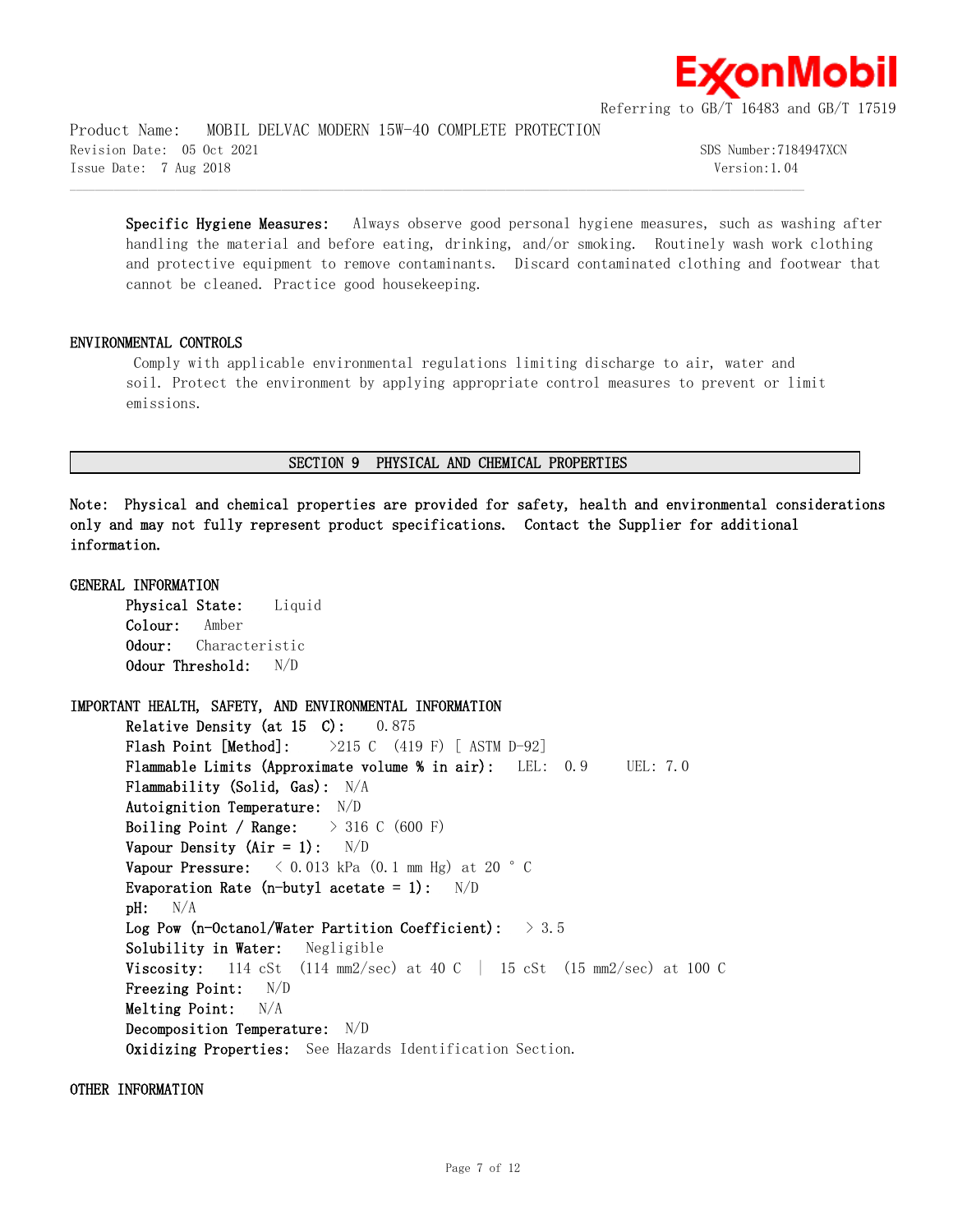

Product Name: MOBIL DELVAC MODERN 15W-40 COMPLETE PROTECTION Revision Date: 05 Oct 2021 SDS Number:7184947XCN Issue Date: 7 Aug 2018 Version:1.04

# **Pour Point:**  $-27 \text{ C} \quad (-17 \text{ F})$ **DMSO Extract (mineral oil only), IP-346:** < 3 %wt

# **SECTION 10 STABILITY AND REACTIVITY**

 $\mathcal{L} = \{ \mathcal{L} = \{ \mathcal{L} = \{ \mathcal{L} = \{ \mathcal{L} = \{ \mathcal{L} = \{ \mathcal{L} = \{ \mathcal{L} = \{ \mathcal{L} = \{ \mathcal{L} = \{ \mathcal{L} = \{ \mathcal{L} = \{ \mathcal{L} = \{ \mathcal{L} = \{ \mathcal{L} = \{ \mathcal{L} = \{ \mathcal{L} = \{ \mathcal{L} = \{ \mathcal{L} = \{ \mathcal{L} = \{ \mathcal{L} = \{ \mathcal{L} = \{ \mathcal{L} = \{ \mathcal{L} = \{ \mathcal{$ 

**STABILITY:** Material is stable under normal conditions.

**POSSIBILITY OF HAZARDOUS REACTIONS:** Hazardous polymerization will not occur.

**CONDITIONS TO AVOID:** Excessive heat. High energy sources of ignition.

**MATERIALS TO AVOID:** Strong oxidisers

**HAZARDOUS DECOMPOSITION PRODUCTS:** Material does not decompose at ambient temperatures.

# **SECTION 11 TOXICOLOGICAL INFORMATION**

## **INFORMATION ON TOXICOLOGICAL EFFECTS**

| Hazard Class                                  | Conclusion /<br><sup>'</sup> Remarks                        |
|-----------------------------------------------|-------------------------------------------------------------|
| Inhalation                                    |                                                             |
| Acute Toxicity: No end point data for         | Minimally Toxic. Based on assessment of the components.     |
| material.                                     |                                                             |
| Irritation: No end point data for             | Negligible hazard at ambient/normal handling temperatures.  |
| material.                                     |                                                             |
| Ingestion                                     |                                                             |
| Acute Toxicity: No end point data for         | Minimally Toxic. Based on assessment of the components.     |
| material.                                     |                                                             |
| Skin                                          |                                                             |
| Acute Toxicity: No end point data for         | Minimally Toxic. Based on assessment of the components.     |
| material.                                     |                                                             |
| Skin Corrosion/Irritation: No end point       | Negligible irritation to skin at ambient temperatures.      |
| data for material.                            | Based on assessment of the components.                      |
| Eye                                           |                                                             |
| Serious Eye Damage/Irritation: No end         | May cause mild, short-lasting discomfort to eyes. Based on  |
| point data for material.                      | assessment of the components.                               |
| lSensitisation                                |                                                             |
| Respiratory Sensitization: No end point       | Not expected to be a respiratory sensitizer.                |
| data for material.                            |                                                             |
| Skin Sensitization: No end point data         | Not expected to be a skin sensitizer. Based on assessment   |
| for material.                                 | of the components.                                          |
| Aspiration: Data available.                   | Not expected to be an aspiration hazard. Based on physico-  |
|                                               | chemical properties of the material.                        |
| Germ Cell Mutagenicity: No end point          | Not expected to be a germ cell mutagen. Based on assessment |
| data for material.                            | of the components.                                          |
| <b>Carcinogenicity:</b> No end point data for | Not expected to cause cancer. Based on assessment of the    |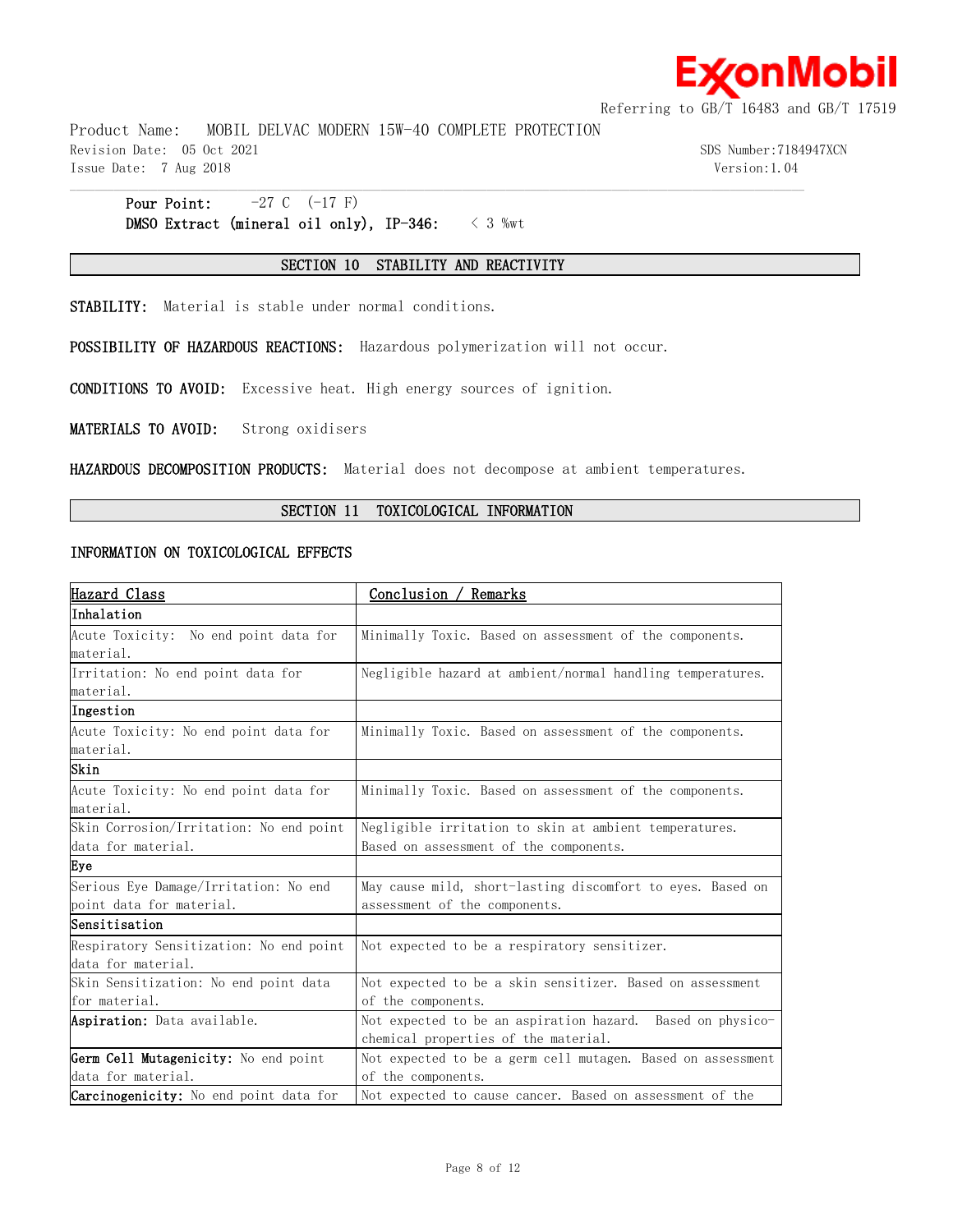≰onMobil

Referring to GB/T 16483 and GB/T 17519

Product Name: MOBIL DELVAC MODERN 15W-40 COMPLETE PROTECTION

Issue Date: 7 Aug 2018 Version:1.04

Revision Date: 05 Oct 2021 SDS Number:7184947XCN

| material.                                  | components.                                                |
|--------------------------------------------|------------------------------------------------------------|
| <b>Reproductive Toxicity:</b> No end point | Not expected to be a reproductive toxicant. Based on       |
| data for material.                         | assessment of the components.                              |
| <b>Lactation:</b> No end point data for    | Not expected to cause harm to breast-fed children.         |
| material.                                  |                                                            |
| Specific Target Organ Toxicity (STOT)      |                                                            |
| Single Exposure: No end point data for     | Not expected to cause organ damage from a single exposure. |
| material.                                  |                                                            |
| Repeated Exposure: No end point data       | Not expected to cause organ damage from prolonged or       |
| for material.                              | repeated exposure. Based on assessment of the components.  |

 $\mathcal{L} = \{ \mathcal{L} = \{ \mathcal{L} = \{ \mathcal{L} = \{ \mathcal{L} = \{ \mathcal{L} = \{ \mathcal{L} = \{ \mathcal{L} = \{ \mathcal{L} = \{ \mathcal{L} = \{ \mathcal{L} = \{ \mathcal{L} = \{ \mathcal{L} = \{ \mathcal{L} = \{ \mathcal{L} = \{ \mathcal{L} = \{ \mathcal{L} = \{ \mathcal{L} = \{ \mathcal{L} = \{ \mathcal{L} = \{ \mathcal{L} = \{ \mathcal{L} = \{ \mathcal{L} = \{ \mathcal{L} = \{ \mathcal{$ 

# **OTHER INFORMATION**

# **For the product itself:**

Component concentrations in this formulation would not be expected to cause skin sensitization, based on tests of the components, this formulation, or similar formulations.

Diesel engine oils: Not carcinogenic in animals tests. Used and unused diesel engine oils did not produce any carcinogenic effects in chronic mouse skin painting studies. Oils that are used in gasoline engines may become hazardous and display the following properties: Carcinogenic in animal tests. Caused mutations in vitro. Possible allergen and photoallergen. Contains polycyclic aromatic compounds (PAC) from combustion products of gasoline and/or thermal degradation products.

# **Contains:**

Base oil severely refined: Not carcinogenic in animal studies. Representative material passes IP-346, Modified Ames test, and/or other screening tests. Dermal and inhalation studies showed minimal effects; lung non-specific infiltration of immune cells, oil deposition and minimal granuloma formation. Not sensitising in test animals.

# **IARC Classification: The following ingredients are cited on the lists below:** None.

|              | --REGULATORY LISTS SEARCHED- |              |
|--------------|------------------------------|--------------|
| $1 = IARC$ 1 | $2 = IARC 2A$                | $3 = IARC2B$ |

# **SECTION 12 ECOLOGICAL INFORMATION**

The information given is based on data for the material, components of the material, or for similar materials, through the application of bridging principals.

# **ECOTOXICITY**

Material  $-$  Not expected to be harmful to aquatic organisms.

# **PERSISTENCE AND DEGRADABILITY**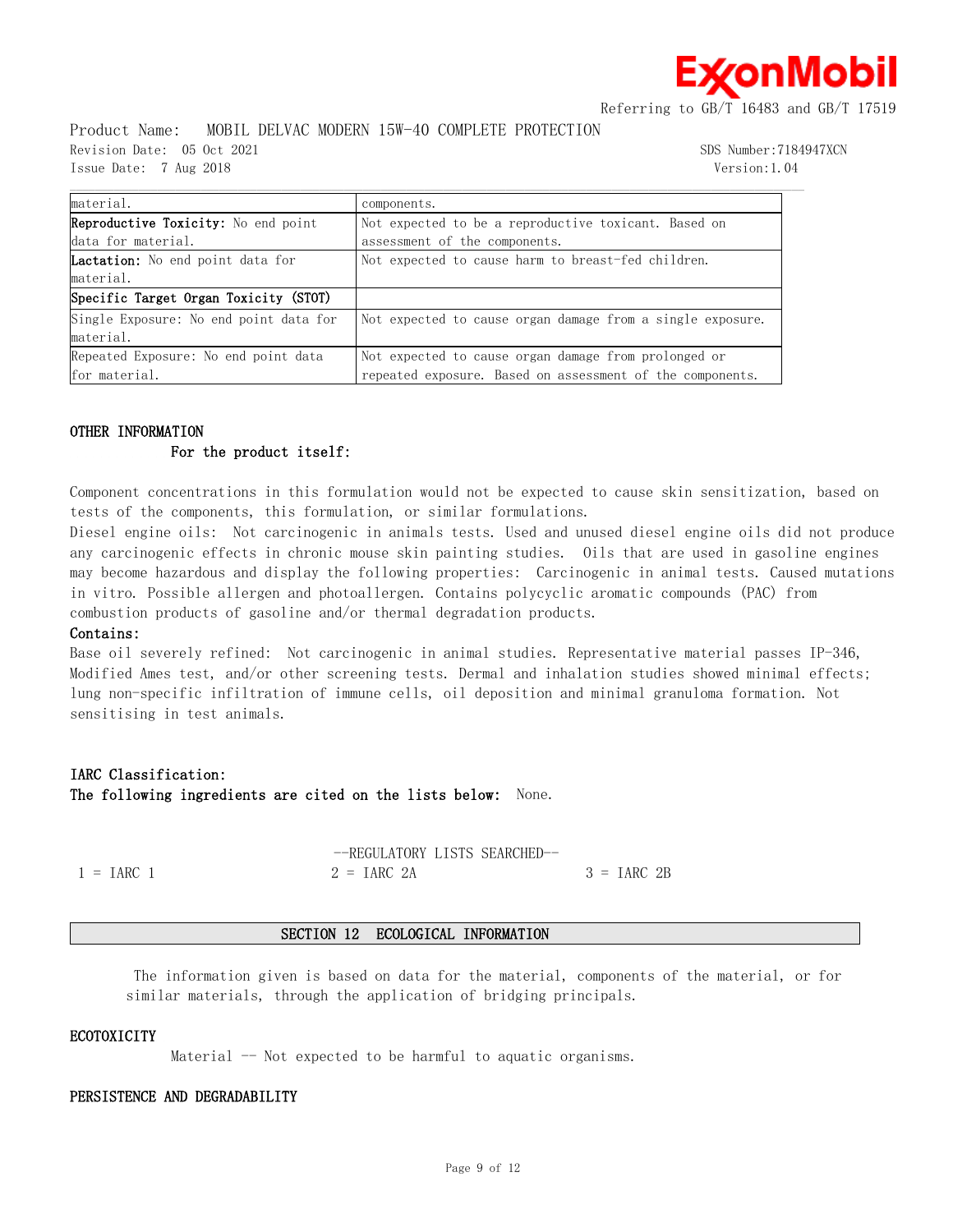

Product Name: MOBIL DELVAC MODERN 15W-40 COMPLETE PROTECTION Revision Date: 05 Oct 2021 SDS Number:7184947XCN

Issue Date: 7 Aug 2018 Version:1.04  $\mathcal{L} = \{ \mathcal{L} = \{ \mathcal{L} = \{ \mathcal{L} = \{ \mathcal{L} = \{ \mathcal{L} = \{ \mathcal{L} = \{ \mathcal{L} = \{ \mathcal{L} = \{ \mathcal{L} = \{ \mathcal{L} = \{ \mathcal{L} = \{ \mathcal{L} = \{ \mathcal{L} = \{ \mathcal{L} = \{ \mathcal{L} = \{ \mathcal{L} = \{ \mathcal{L} = \{ \mathcal{L} = \{ \mathcal{L} = \{ \mathcal{L} = \{ \mathcal{L} = \{ \mathcal{L} = \{ \mathcal{L} = \{ \mathcal{$ 

# **Biodegradation:**

Base oil component  $-$  Expected to be inherently biodegradable

# **BIOACCUMULATION POTENTIAL**

Base oil component -- Has the potential to bioaccumulate, however metabolism or physical properties may reduce the bioconcentration or limit bioavailability.

### **MOBILITY**

Base oil component -- Low solubility and floats and is expected to migrate from water to the land. Expected to partition to sediment and wastewater solids.

# **SECTION 13 DISPOSAL CONSIDERATIONS**

Disposal recommendations based on material as supplied. Disposal must be in accordance with current applicable laws and regulations, and material characteristics at time of disposal. Waste producers need to assess the actual process used when generating the waste and its contaminants in order to assign the proper waste disposal code(s).

# **DISPOSAL RECOMMENDATIONS**

Product is suitable for burning in an enclosed controlled burner for fuel value or disposal by supervised incineration at very high temperatures to prevent formation of undesirable combustion products. Protect the environment. Dispose of used oil at designated sites. Minimize skin contact. Do not mix used oils with solvents, brake fluids or coolants.

**Empty Container Warning** Empty Container Warning (where applicable): Empty containers may contain residue and can be dangerous. Do not attempt to refill or clean containers without proper instructions. Empty drums should be completely drained and safely stored until appropriately reconditioned or disposed. Empty containers should be taken for recycling, recovery, or disposal through suitably qualified or licensed contractor and in accordance with governmental regulations. DO NOT PRESSURISE, CUT, WELD, BRAZE, SOLDER, DRILL, GRIND, OR EXPOSE SUCH CONTAINERS TO HEAT, FLAME, SPARKS, STATIC ELECTRICITY, OR OTHER SOURCES OF IGNITION. THEY MAY EXPLODE AND CAUSE INJURY OR DEATH.

# **SECTION 14 TRANSPORT INFORMATION**

**China List of Dangerous Goods (GB 12268 - 2012)** : Not Regulated for Land Transport

# **INTERNATIONAL CLASSIFICATION FOR TRANSPORT**

**SEA (IMDG):** Not Regulated for Sea Transport according to IMDG-Code

**Marine Pollutant:** No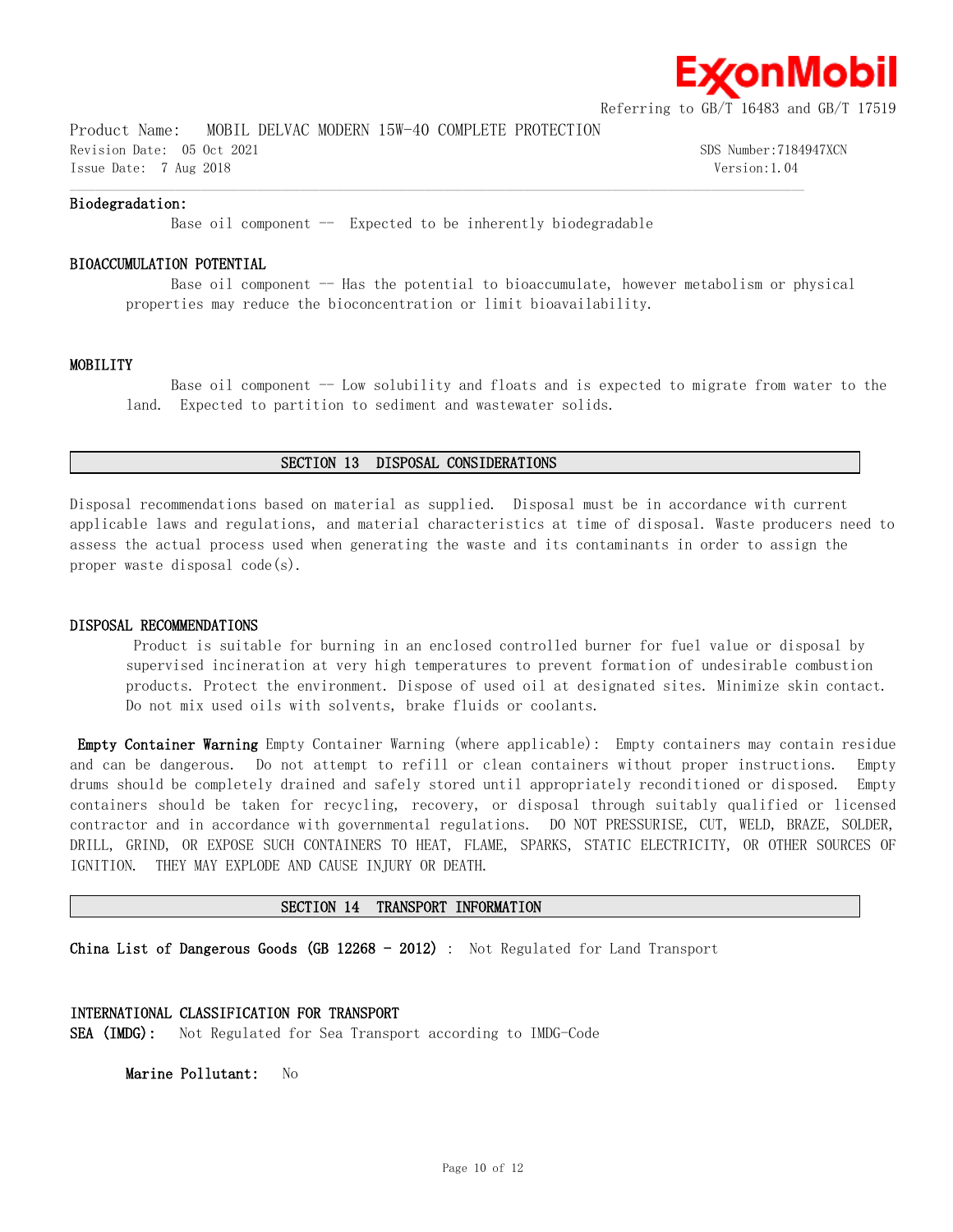

Product Name: MOBIL DELVAC MODERN 15W-40 COMPLETE PROTECTION Revision Date: 05 Oct 2021 SDS Number:7184947XCN Issue Date: 7 Aug 2018 Version:1.04

# **AIR (IATA):** Not Regulated for Air Transport

# **SECTION 15 REGULATORY INFORMATION**

 $\mathcal{L} = \{ \mathcal{L} = \{ \mathcal{L} = \{ \mathcal{L} = \{ \mathcal{L} = \{ \mathcal{L} = \{ \mathcal{L} = \{ \mathcal{L} = \{ \mathcal{L} = \{ \mathcal{L} = \{ \mathcal{L} = \{ \mathcal{L} = \{ \mathcal{L} = \{ \mathcal{L} = \{ \mathcal{L} = \{ \mathcal{L} = \{ \mathcal{L} = \{ \mathcal{L} = \{ \mathcal{L} = \{ \mathcal{L} = \{ \mathcal{L} = \{ \mathcal{L} = \{ \mathcal{L} = \{ \mathcal{L} = \{ \mathcal{$ 

This material is not considered hazardous according to The General Rule for Classification and Hazard Communication of Chemicals (GB 13690-2009).

# **REGULATORY STATUS AND APPLICABLE LAWS AND REGULATIONS**

**The General Rules for preparation of precautionary label for Chemicals (GB 15258-2009):** Not Regulated

**Law of the People's Republic of China on Prevention and Control of Environmental Pollution by Solid Waste:** See Disposal Considerations section.

**Listed or exempt from listing/notification on the following chemical inventories :** DSL, ENCS, ISHL, PICCS, TSCA

# **Special Cases:**

| Inventory        | Status             |
|------------------|--------------------|
| AIIC             | Restrictions Apply |
| <b>IECSC</b>     | Restrictions Apply |
| KECI             | Restrictions Apply |
| TCS <sub>1</sub> | Restrictions Apply |

# **SECTION 16 OTHER INFORMATION**

# **N/D = Not determined, N/A = Not applicable**

# **KEY TO THE H-CODES CONTAINED IN SECTION 3 OF THIS DOCUMENT (for information only):**

H303: May be harmful if swallowed; Acute Tox Oral, Cat 5

H304: May be fatal if swallowed and enters airways; Aspiration, Cat 1

H315: Causes skin irritation; Skin Corr/Irritation, Cat 2

H317: May cause allergic skin reaction; Skin Sensitisation, Cat 1

H318: Causes serious eye damage; Serious Eye Damage/Irr, Cat 1

H373: May cause damage to organs through prolonged or repeated exposure; Target Organ, Repeated, Cat 2

H401: Toxic to aquatic life; Acute Env Tox, Cat 2

H411: Toxic to aquatic life with long lasting effects; Chronic Env Tox, Cat 2

H413: May cause long lasting harmful effects to aquatic life; Chronic Env Tox, Cat 4

# **THIS SAFETY DATA SHEET CONTAINS THE FOLLOWING REVISIONS:**

Section 01: Product Intended Use information was modified.